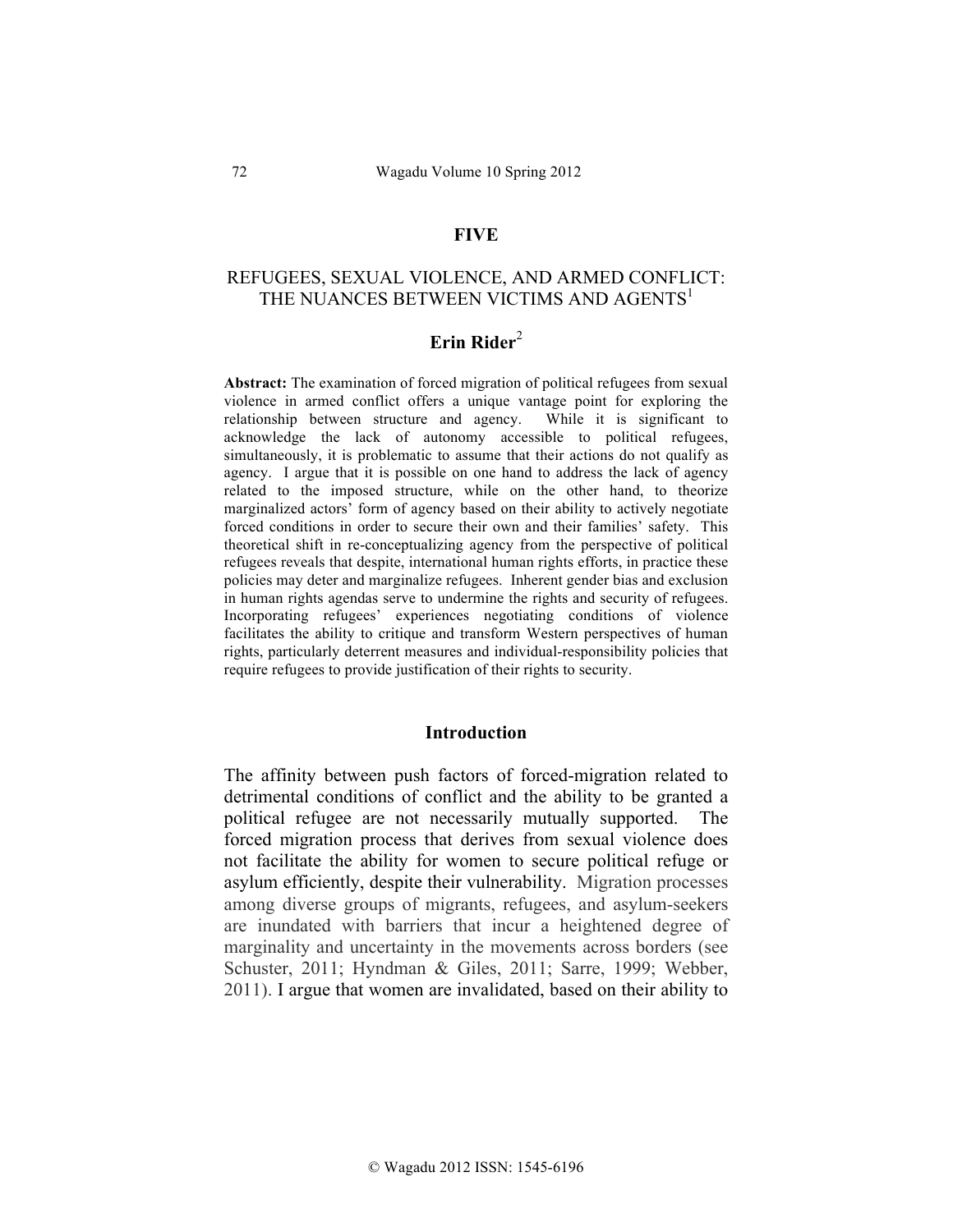secure political-refugee status unless their circumstances coincide with the definition of what counts as a political refugee. Women survivors of sexual violence seeking refuge are disadvantaged because they lack agency in the forced migration process; however, I propose that they exert negotiated agency in their ability to survive and cope with the uncertainty of migration in order to secure their own and their families' safety. This paper examines the conditions that constitute women's limited agency as they interact with structural conditions of immigration that may serve to accommodate privileged immigrants more efficiently. Evidence of the conditions of marginality that derive on a continuum from armed conflict through the forced-migration process stems from general findings in the literature and the author's own experience conducting research and volunteering at both refugee and asylum social-support agencies. Based on this examination, conclusions to this paper identify the pertinence in developing a theoretical, inclusive model of action that can address the agency process of marginalized actors in the refugee and asylum system. The refugee process is founded on a policy of individual responsibility (see Davies, 2002). Accordingly, the UN 1951 Refugee Convention mandate (UNHCR, 2011) defines the right to political refugee status as

> owing to a well-founded fear of being persecuted for reasons of race, religion, nationality, membership in a particular social group or political opinion, is outside of the country of origin of nationality and is unable, or owing to such fear is unwilling to avail him/herself of the protection of that country; or who, not having a nationality and being outside the country of his former habitual residence as a result of such events, is unable or, owing to such fear, is unwilling to return to it. (p. 1)

This definition is important in identifying individuals who are vulnerable to violence due to their social identities. However, underlying this definition is the idea that those seeking political-

© Wagadu 2012 ISSN: 1545-6196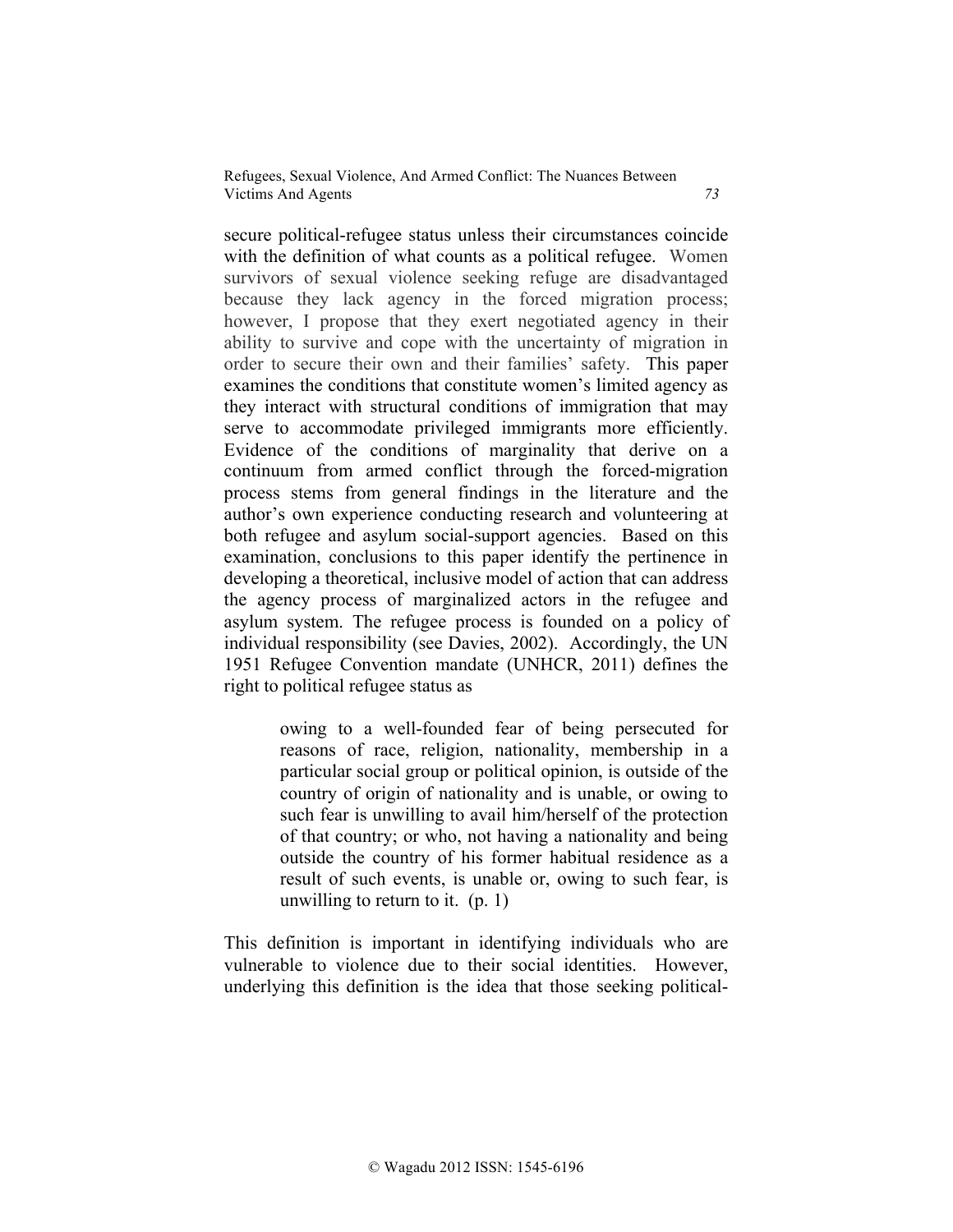refugee status or asylum must prove their eligibility (Ranger, 2005; Welch & Schuster, 2005; Black, 2003; Abeyratne, 1999; Sarre, 1999). The basis of this definition and a foundational issue present throughout the forced-migration experience of women survivors of sexual victimization is their lack of agency in seeking safety and becoming validated for their experiences of violence.

Existing literature documents the deterrent policies that developed nations implement in order to limit incoming refugees and asylumseekers under the pretense of mitigating illegal entry of economic migrants as well as protecting their own national security and resources reserved for natural citizens (Schuster, 2011; Hyndman & Giles, 2011; Sales, 2005; Mountz, Wright, Miyares, & Bailey, 2002; Abeyratne, 1999). Refugees and asylum-seekers' agency is rendered invalid based on the assumption that they are required to prove their claim (Ranger, 2001; Sarre, 1999), persuade officials that their claim is valid (Abeyratne, 1999; Black, 2003), and overcome nation-states' deterrent measures, such as third "transit" countries, economic and social resources held contingent on status, and efforts toward repatriation (Schuster, 2011; Hyndman & Giles, 2011; Barnett, 2002; Abeyratne, 1999; Loesher, 1989; Uçarer, 1989). Despite efforts to restore human rights to individuals escaping persecution, deterrent policies expose the loopholes in the system, in which accountability for the refugees' and asylumseekers' safety is positioned against the vested interests of the host society (Sales, 2005; Einolf 2001; Abeyratne, 1999). The vast consensus among the literature is that host societies are resisting the larger international policies aimed to grant protection to refugees/asylum-seekers in a way that does not directly negate the two basic principles of refugees' rights (Neumayer, 2005; Loescher, 1989). The emergent concern with regard to devising policies on the basis of appropriate qualifications undermines the rights of refugees and asylum-seekers by forcing them into a marginalized zone in which their rights and safety are compromised. Significantly, refugees/asylum-seekers are expected to prove their case for protection based on their own resources.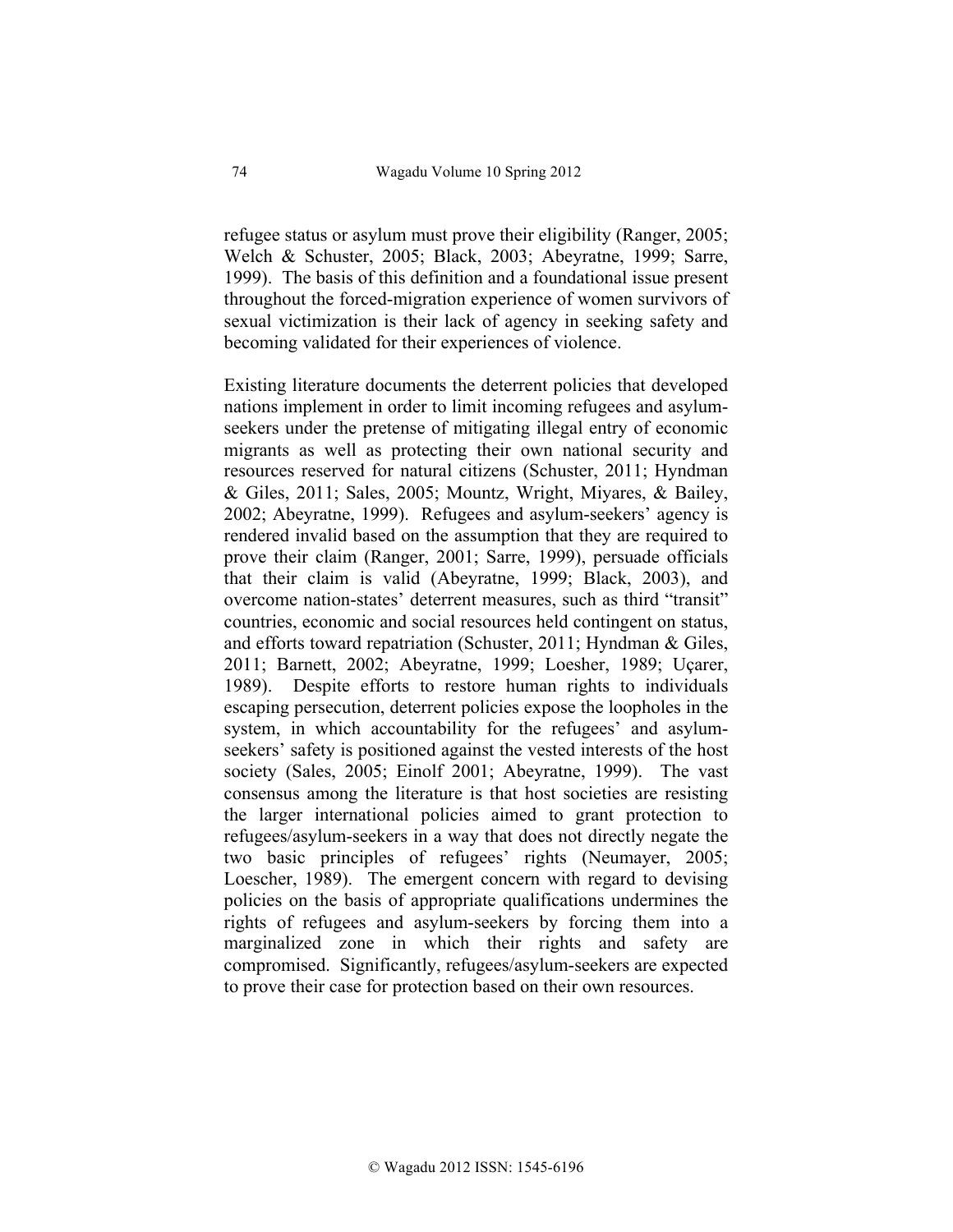However, the consequences of these policies exacerbate refugees and asylum-seekers' vulnerability, in which they lack decisionmaking power, agency, and autonomy. The disadvantages associated with top-down policies determined by international and nation-state agendas are illustrated by the failure to consider and support the refugee/asylum-seekers' process in securing protection from their subjective, vulnerable standpoint. Part of the lack of validation for marginalized individuals/communities seeking refugee/asylee status derives from the assumption that individuals access general autonomy and have at least minimal resources and privileges at hand. Importantly, women's eligibility to take part in forced migration as political refugees is uncertain because their experiences of victimization have to be legitimized by an outside authority (see Visweswaran, 2004). However, Feller (2002) acknowledges that despite sexual violence as a valid claim toward asylum, the UNHCR sustains the following judgment that "unless the State itself is the sexual aggressor, the regime of refugee protection cannot be invoked [. . .] unless the authorities refuse, or prove unable to offer protection" (p. 42). Theoretically, the process in which social actors develop and present claims to be authenticated by authorities requires the exertion of agency. In moving away from the assumption that women are marginalized actors, it is useful to explore the ways in which their ability to make valid claims for refugee and asylum status are focused on overcoming structural barriers relating to proving their victimization and seeking resources. The hierarchical structure between the refugee/asylum systems and applicants results in the salience of uncertainty.

Theoretically, it is pertinent to develop an inclusive model of action that can address the agency process of marginalized actors in the asylum system. Several models (see Richmond, 1993; Kunz, 1973) have devised theoretical accounts of the forced migration process of seeking refugee status and the coercive conditions that limit individuals' autonomy and agency. These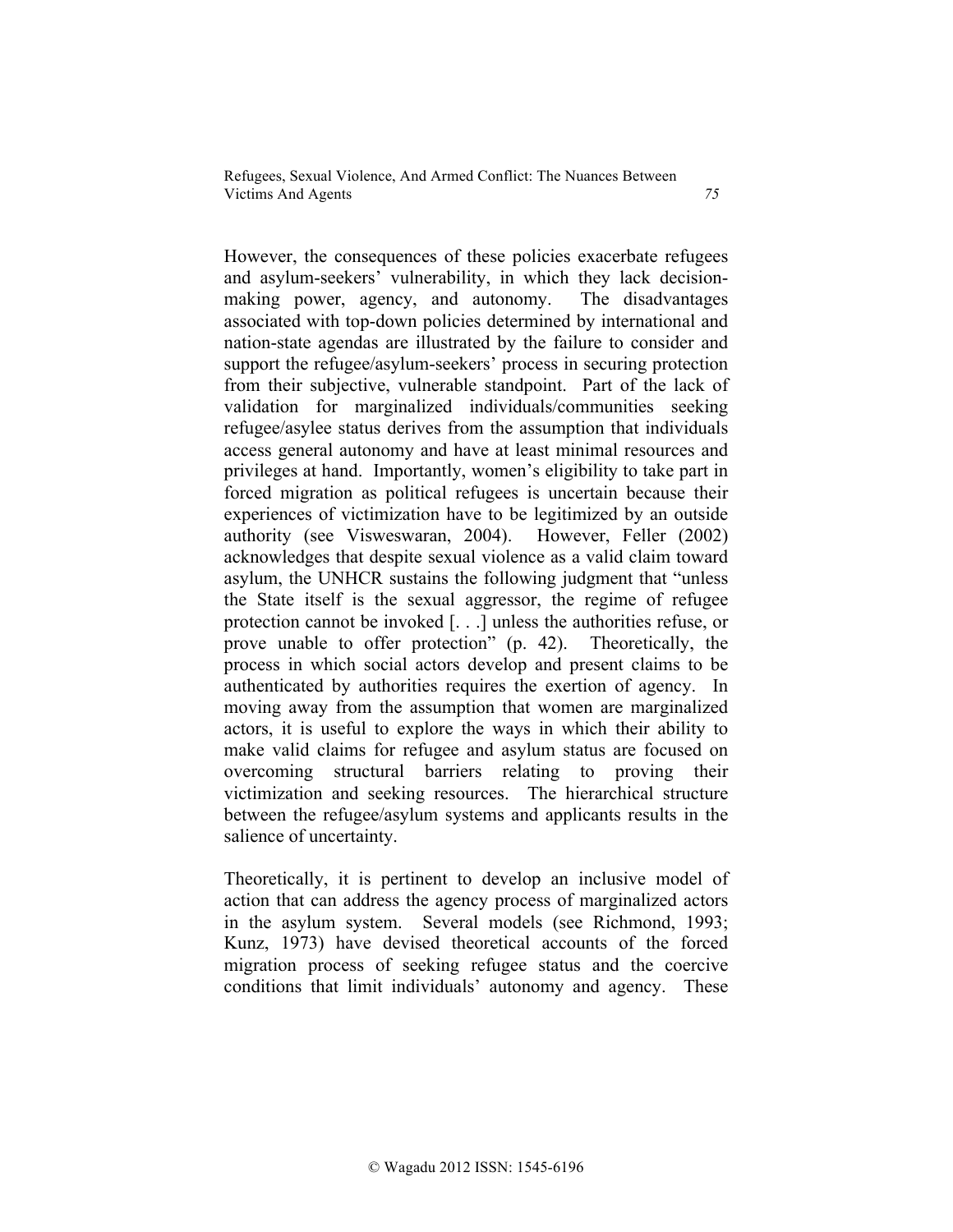models significantly elaborate on the conditions that prevent marginalized individuals' agency potential and ability; however, their efforts utilize the distinction of posing refugees as separate from economic migrants. In addition, these models tend to contextualize the forced migration process between the country of origin and host country and depict the armed-conflict setting in a linear manner transitioning from pre-impact to post-war peace conditions and resolutions.

In response to these models, I envision an ideological and theoretical shift to first render the agency process of refugees/asylum-seekers by developing an abstract action model that emphasizes marginalized individuals. This model strives to resist individualist assumptions that require political refugees and asylum-seekers to prove their claims of insecurity in response to perceptions that they are illegally entering host societies. The abstract action model facilitates the ability to validate the agency process from a marginalized standpoint and provides a theoretical account of the experiences that refugees/asylum-seekers encounter with regard to their negotiation of international policy that presumes some manner of privilege and agency exertion to successfully secure status.

### **Risk and Vulnerability in Conflict**

In the context of sexual violence, the vulnerability to risk women experience constitutes their degree of ability to effectively negotiate migration and political refuge. The literature reveals the following selected countries as zones in which armed conflict utilized sexual violence against women as a strategy of war: "Germany (WWII), Bosnia-Herzegovina, Sri Lanka, Sierra Leone, Guatemala, El Salvador, Kosovo, Rwanda, the Congo, Iraq, and Pakistan" (see Wood, 2006, p. 311-14; Stabile & Rentschler, 2005, p. 6). Sexual violence in armed conflict places women in a precarious context in which they must negotiate between vulnerability in their homeland and the insecurity associated with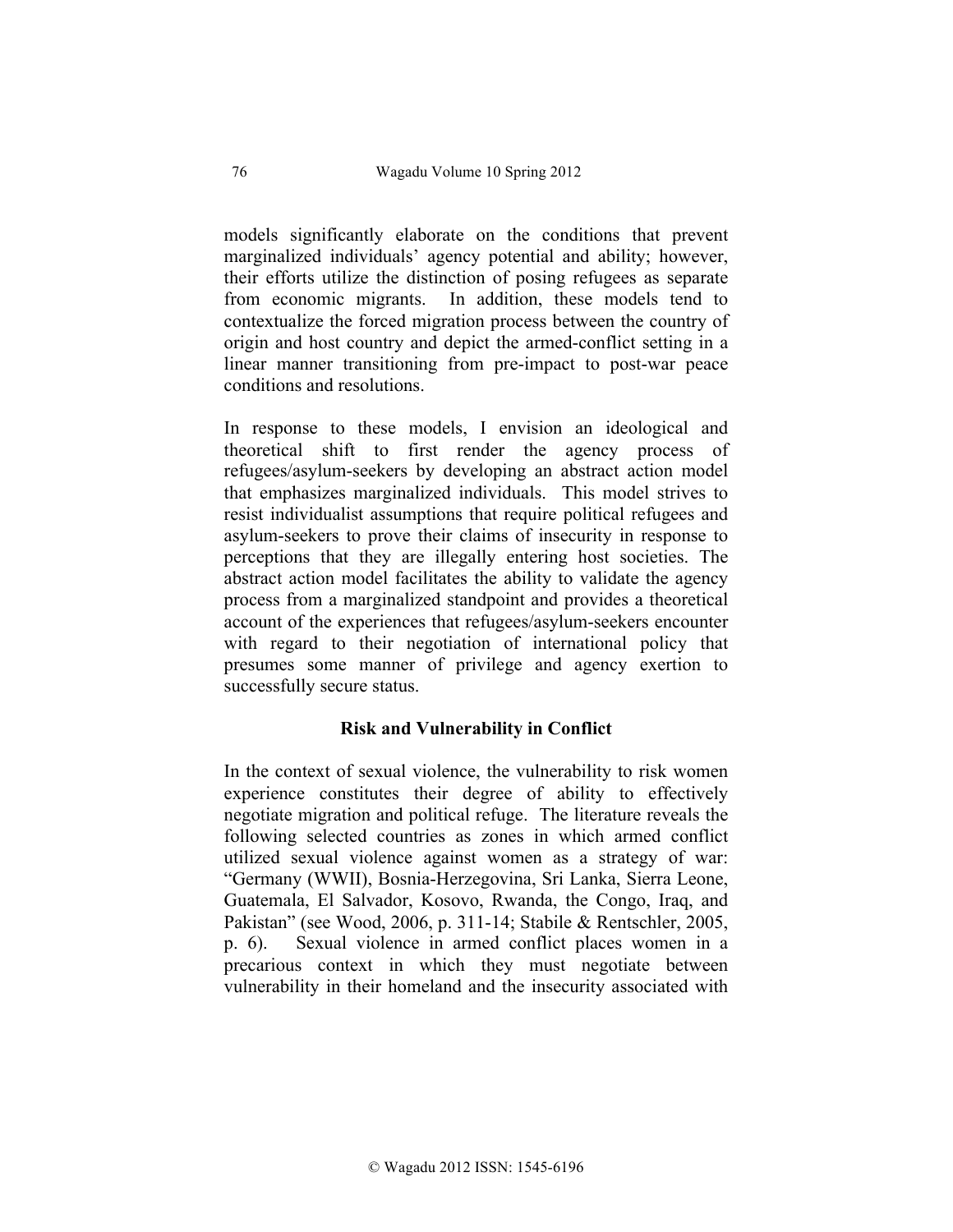coerced migration. Particularly, the prevalence of sexual violence in war is often considered a tool to make women inferior by capitalizing on their vulnerability in an effort to reduce their selfworth (Wood, 2006; Green, 2004; Hayden, 2000). The process of sexual violence indirectly targets women as a way to implement a complex form of dehumanization that preys on women's vulnerability, destroys their families and communities, and deems men's masculinity as insufficient and weak in protecting their own honor and the honor of their families/nation (see Diken & Laustsen, 2005).

War contexts where sexual violence is exercised begins to introduce the lack of agency of women, which impacts their future experiences as coerced migrants. For example, sexual violence in war serves as a push factor in breaking women's social connections from their communities (Diken & Laustsen, 2005; Castles, 2003; Schiessl, 2002). This finding reveals the lack of resources available to women if they no longer can depend on their families and communities. In considering rape as a weapon of war, women are particularly targeted in an attempt to outcast them from their society or make them unable to function as social members within their communities (Diken & Laustsen, 2005). In addition to push factors related to the manifestation of violence, women victims seem to be forced to migrate in order to access safety. Accordingly, Green (2004) acknowledges that victims/survivors of sexual violence attempt to find institutions that provide assistance; however, in the war context social services are often damaged or are unable to mediate the consequences resulting from war. The consequences of war modify the local conditions of communities by invalidating local infrastructure and drastically altering the normal lifestyles and routines of individuals, often constituting displacement (Wood, 2004; Castles, 2003). In examining the breakdown of local contexts as a result of war and sexualized violence, women become vulnerable if they attempt to stay since social resources and authorities are unable to mitigate the war outcomes. From this context, women's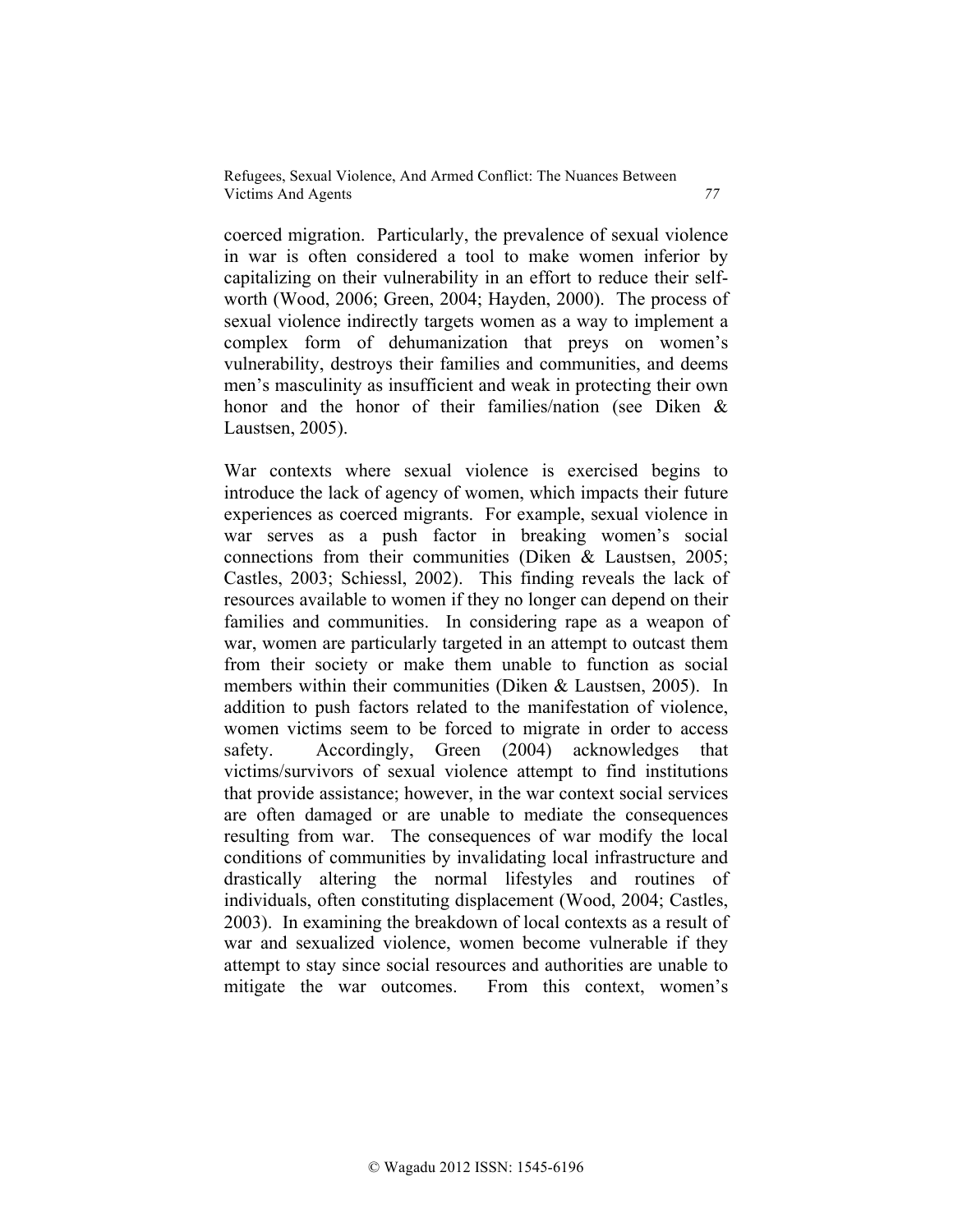marginality is evident in their inability to remain in their community due to violence as well as the fact that they lack the resources to plan their migration (Schafer, 2002). Moreover, the destruction of their normal context makes their exercise of agency limited because their prior social context and social networks are no longer appropriate to their present conditions.

Within the context of armed conflict, women's invisibility manifests at the local and international level, in which their access to human rights fails to be prioritized. Based on the violent and detrimental conditions central to war practices, women must negotiate lack of safety and resources in order to reduce their vulnerability. Significantly, Schmeidl (1997) finds that "political violence, genocide, and foreign military intervention" constitute as "push factors" for political refugees (p. 302). Forced migration results from a precarious situation in which women survivors of sexual violence, along with their families, must not only evacuate their homeland out of fear of or actual violence and victimization, but also must negotiate the refugee or asylum process and adapt to a new country. Additionally, refugees of armed conflict may experience mental and emotional trauma, such as "post-traumatic stress disorder and depression" (Ahearn & Noble, 2004, p. 403; Kanter, 2008, p. 62; Boersma, 2003).

The examination of the forced migration of political refugees offers a unique vantage point for exploring the relationship between structure and agency from the perspective of marginalized individuals. In armed conflict and war contexts in which women are vulnerable to sexual violence, the conditions coerce individuals to migrate toward safe zones in order to decrease their exposure to violence. Briefly in considering forced-migration factors, women survivors are constituted by several disadvantages that include gender inequalities, trauma and/or fear of sexual violence, loss of community resources, family needs, possible transnational migration routes, and lack of knowledge to negotiate the refugee/asylum process, etc. (Wood, 2006; Green, 2004; Diken &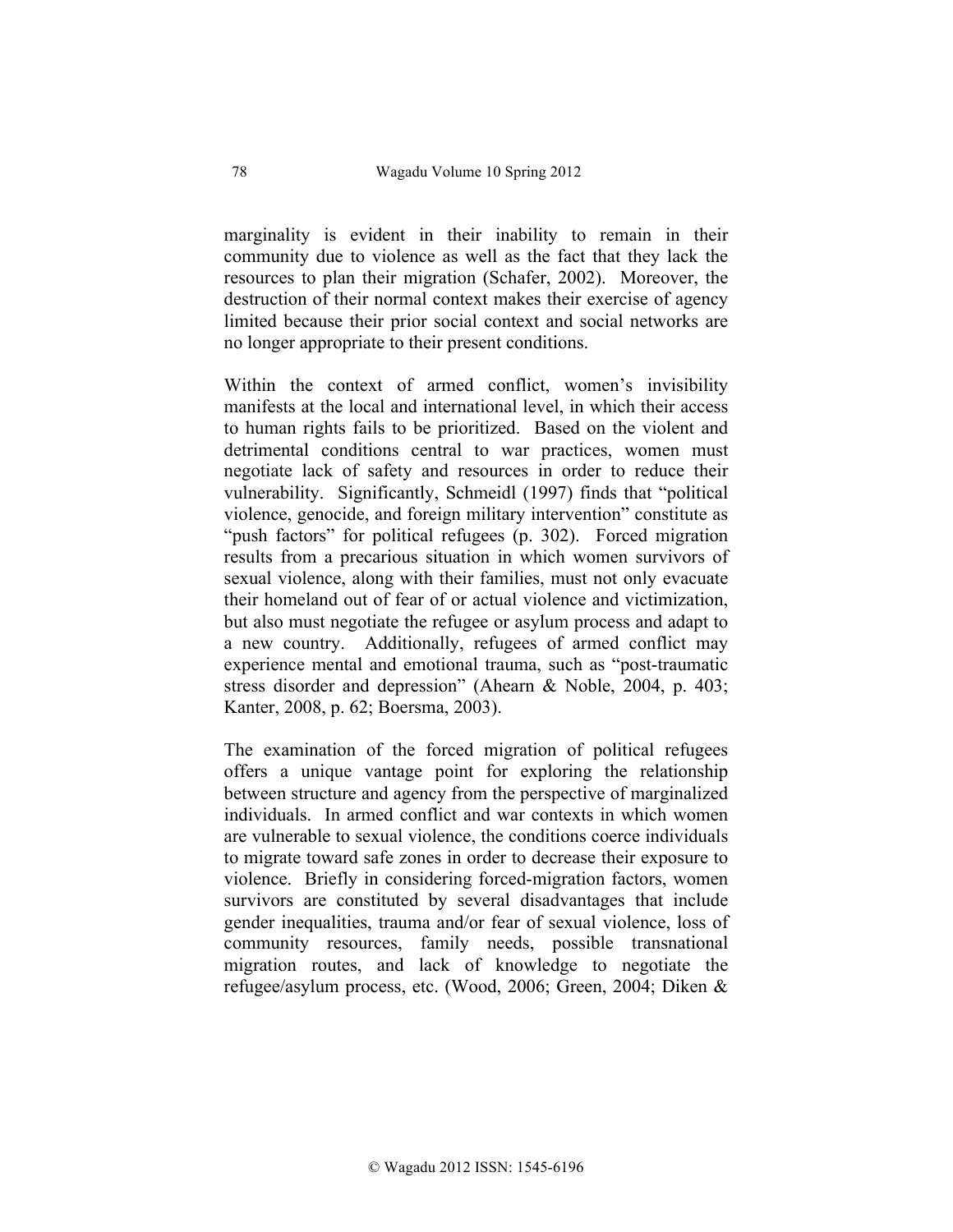Laustsen, 2005; Schafer, 2002; Castles, 2003; De Jongh, 1994). Moreover, the salience of uncertainty marginalizes refugees and counters their agency efforts (see De Jongh, 1994).

Refugees forced to escape the violent conditions of their known context experience vulnerability not only in their immediate situation, but also in the refugee and asylum processes. Here they lack autonomy and the decision-making power to voluntarily migrate (Schafer, 2002). In addition, women survivors as refugees are expected to adapt to and participate in host countries (De Jongh, 1994; Pickering, 2007). In this context, individuals lack autonomy to decide their immigration process and maximize their security and sense of self-worth.

### **Gendered Marginalization in Refugee Camps**

Importantly, women as refugees face a high degree of vulnerability not only within the context of armed conflict, but in their process of seeking safety in temporary or permanent opportunities of refuge/asylum. Although it may be envisioned that women access safety by fleeing the armed-conflict zones, the literature in general documents the refugee process as subjecting women to inequalities, poor conditions, lack of communal support, and further violence (Ashford, 2008; Ahearn & Noble, 2004). Here, the country of origin's condition is interconnected with the refugee process or ability to secure asylum in a particular host country. The war context is constructed as a dangerous zone for women in particular, which subsequently creates a dichotomous other half that conceptualizes areas that provide resources for refugees as safe.

Specifically, the refugee process involves seeking resources as individuals dependent on larger agencies in order to escape insecurity in armed-conflict settings. However, the new conditions of refugee centers incorporate risks that exacerbate their vulnerability. For example, Nikolic-Ristanovic (2003) argues that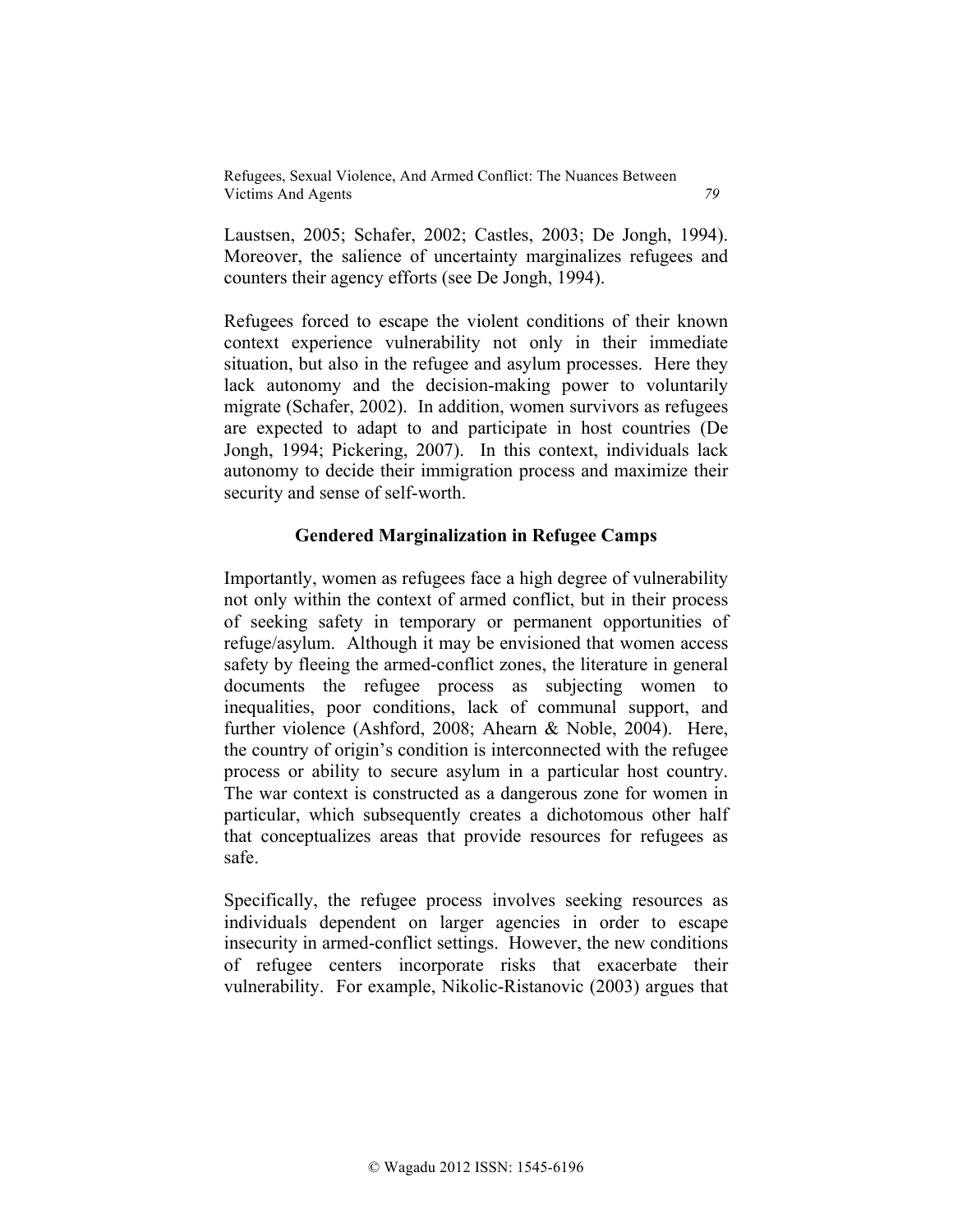"[t]he sudden and forced exile led to the feeling of being uprooted [...]. They do not plan for years ahead but live from day to day, without a real opportunity of settling down and starting a new life" (p. 107). This description identifies the vulnerability of women as refugees in a state of transition and uncertainty. In discussing women's vulnerability, especially in regard to exploitation by agents providing resources, Ross-Sheriff (2006) argues that women ignore or do not fully address their victimization in order to survive. Specifically, Ross-Sheriff (2006) states that "[t]he women coped by holding their families together," (p. 210) and further illustrates the coercion to migrate based on the following statement: "I felt we must leave just for the safety of our men and our children" (p. 210). Here women enact roles of protecting and caring for their families because they are in a position in which their survival as a whole is based on the ability to seek refuge in a safer area. Women must negotiate their risk of victimization in order to seek conditions that may be safe for their families.

However, the process of transition that refugees experience, including the areas that provide resources, are unsafe as well. The literature reveals that women are particularly vulnerable in refugee camps (Declich, 2001; Muggah, 2003; Hynes & Cardozo, 2000; Salehyan, 2008). According to Schafer (2002), refugee camps offer basic necessities to forced immigrants, and often this process is lengthy; for instance, "it was possible for an asylum seeker to wait in the camp for up to three years for grant of asylum" (p. 34). Despite potential access to housing and food among other resources, women survivors are not necessarily safe once they are no longer a part of the war context and are now contextualized in refugee camps (Muggah, 2003). In general, Hynes and Cordozo (2000) claim that "[r]efugee camps usually lack secure shelter and protection for women, making them even more vulnerable to attack" (p. 820). Based on these conditions, women's access to safety is diminished, even when authorities are present to provide them with protection. There appears to be a continuum of marginality based on initial lack of resources, social connections,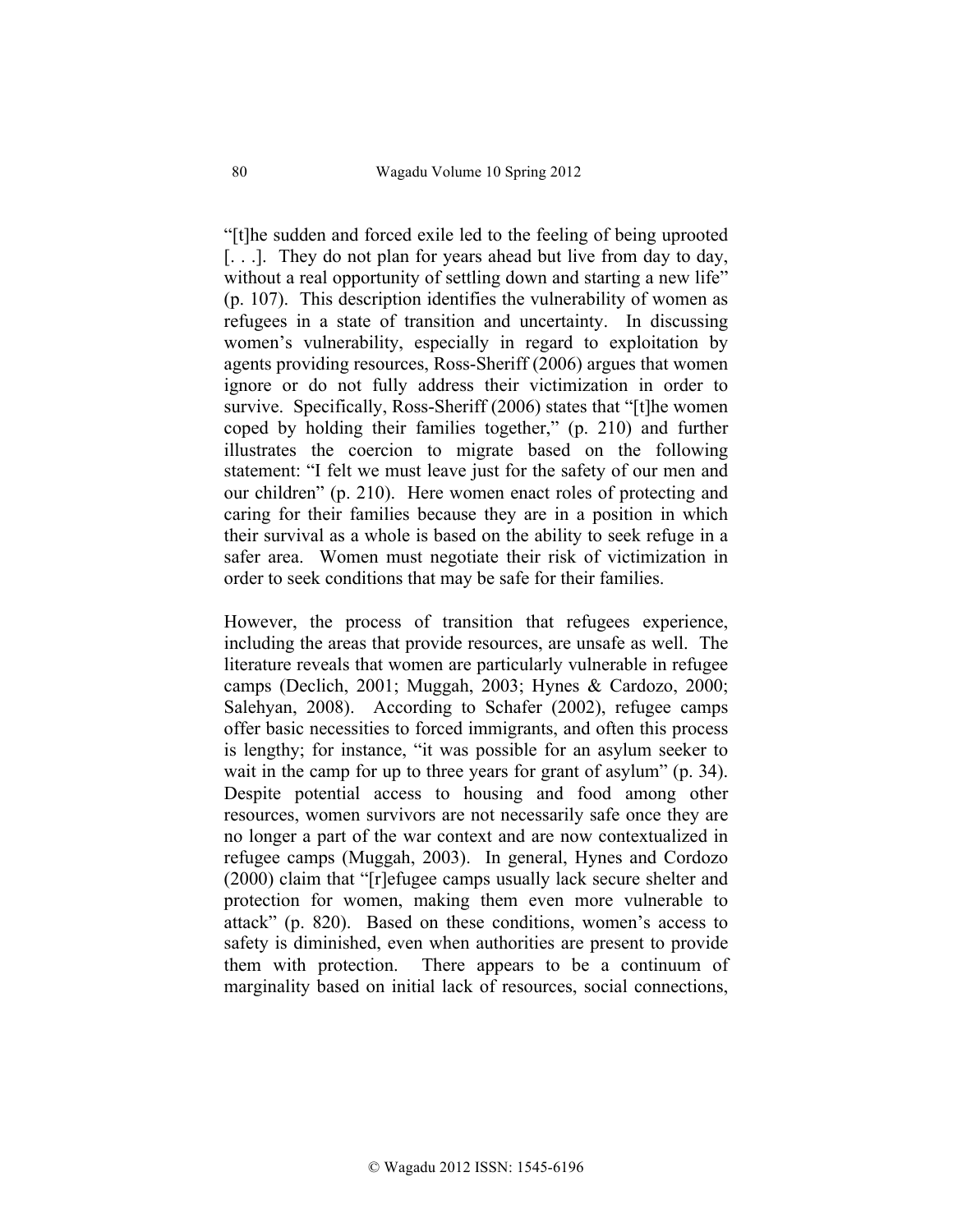and victimization stemming from armed-conflict consequences, which are not resolved in the refugee or asylum processes. Refugee camps seem to contribute to gendered vulnerability by placing women in a context of risk. This process is problematic because women are at risk of victimization in a setting in which they are openly identified as victims and dependent upon the protection of authorities.

Additionally, the refugee context may generate risk as a result of the structuring of the camp and resource availability. Particularly, Koshen (2007) asserts that "[d]espite having crossed borders in search of safety, the refugees' security was not guaranteed [...]. Even the simple search for firewood beyond the safety of their camps exposed women to sexual violence" (p. 82). This depiction is significant because refugee camps may stimulate risks to sexual violence. It appears that the refugee process is approached from a top-down policy that neglects to consider women's needs as well as the resources needed to sustain their families and reduce risk. For example, situations that fail to meet male members' needs to provide for their families may encourage them to look for resources, which simultaneously increases women's risk. As mentioned in the example of "women collecting firewood," women may be more at risk to victimization because their roles expose them to different responsibilities or to conduct tasks in isolation (Koshen, 2007). In securing additional resources, Declich (2001) also finds that women are at risk to sexual violence, especially in venturing outside of the camp. This is an important issue to address because the salience of women's gendered inferiority increases their visibility to perpetrators. Their marginal position, both socially and as a result of their refugee status, places women at risk to violence.

In an effort for women refugees to access necessities, risks to violence increase since their vulnerability was positioned against the need for resources. Nicolic-Ristanovic (2003) theorizes that women in the asylum process are vulnerable to sexual violence as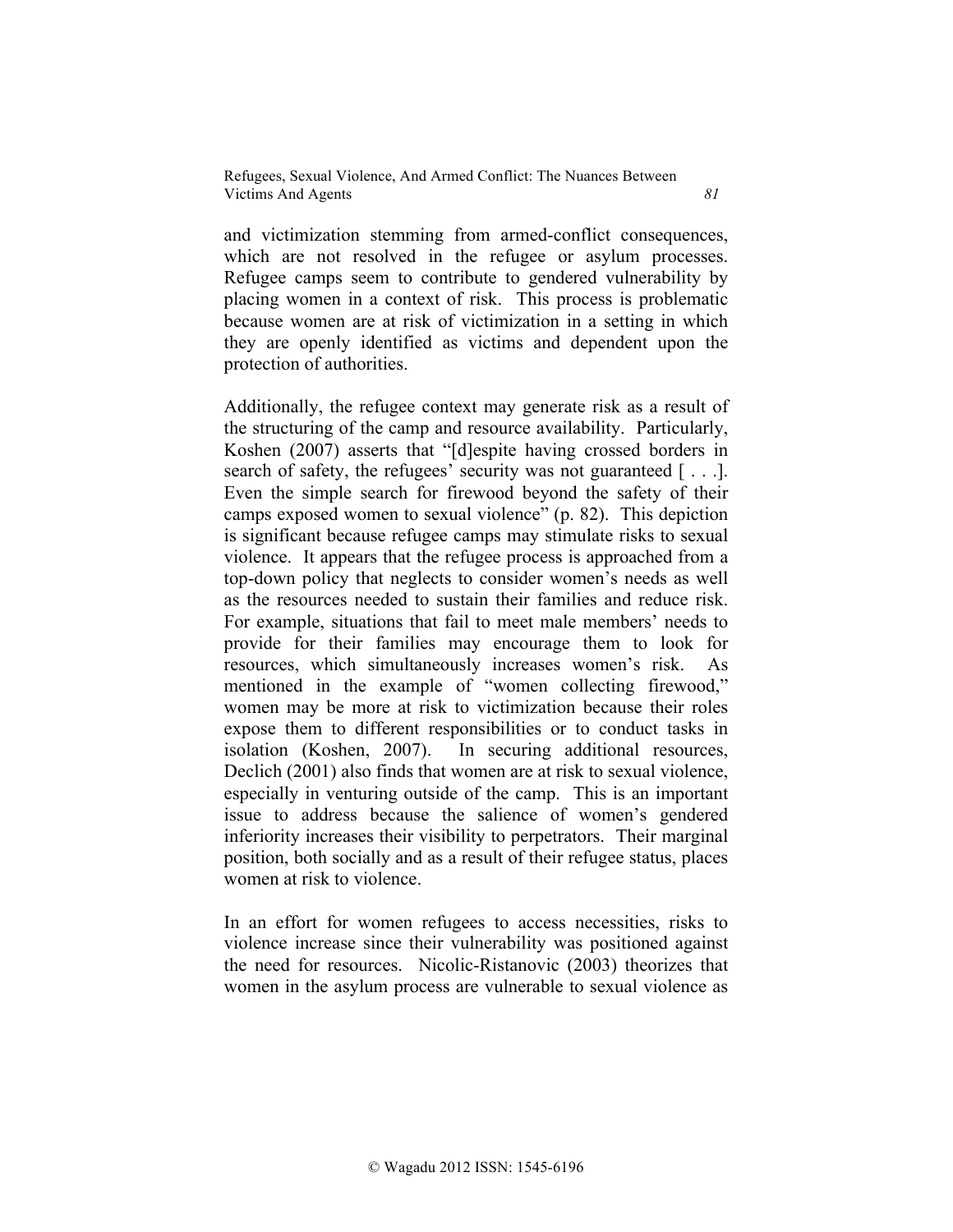evidenced in the following statement: "[s]ome women were blackmailed by men. Men occupy all the key positions in different institutions (hotels, collective shelters, etc.) and, of course, they use their positions in order to make women sleep with them even for small favours" (p. 109). This example illustrates not only women's vulnerability to sexual violence, but also their limited agency because they are responsible for providing for their families through accessing resources that are controlled by men in power. In addition, Ashford (2008) documents that women in refugee camps are subject to "violence, rape and extortion in camps, where often warlords control food distribution and protection" (p. 197). Consequently, women may be coerced to submit to the demands of perpetrators in an effort to survive and provide for their families. Accordingly, Drumm, Pittman, and Perry (2001) assert that women are already victims of the war context in which they were victimized, and their process of healing in their transition as refugees incorporates additional vulnerability as a result of uncertain economic resources and risks of further victimization. Refugees occupy a liminal space here because they are in a vulnerable state of transition, in which their homeland of origin invalidates their needs, and they are unable to access adequate rights or protection.

### **Theoretical Resolution**

Although women survivors of sexual violence lack agency in the migration process as a result of the coercive conditions, political refugees' experiences and process of migration does not necessarily negate their agency. While it is significant to acknowledge the lack of autonomy accessible to political refugees/asylum-seekers, simultaneously it is problematic to assume that their actions do not qualify as agency. I argue that it is possible, on one hand, to address the lack of agency related to the imposed and coercive objective structure, while on the other hand, theorize marginalized actors' form of agency based on their ability to respond to coercive structures and actively negotiate these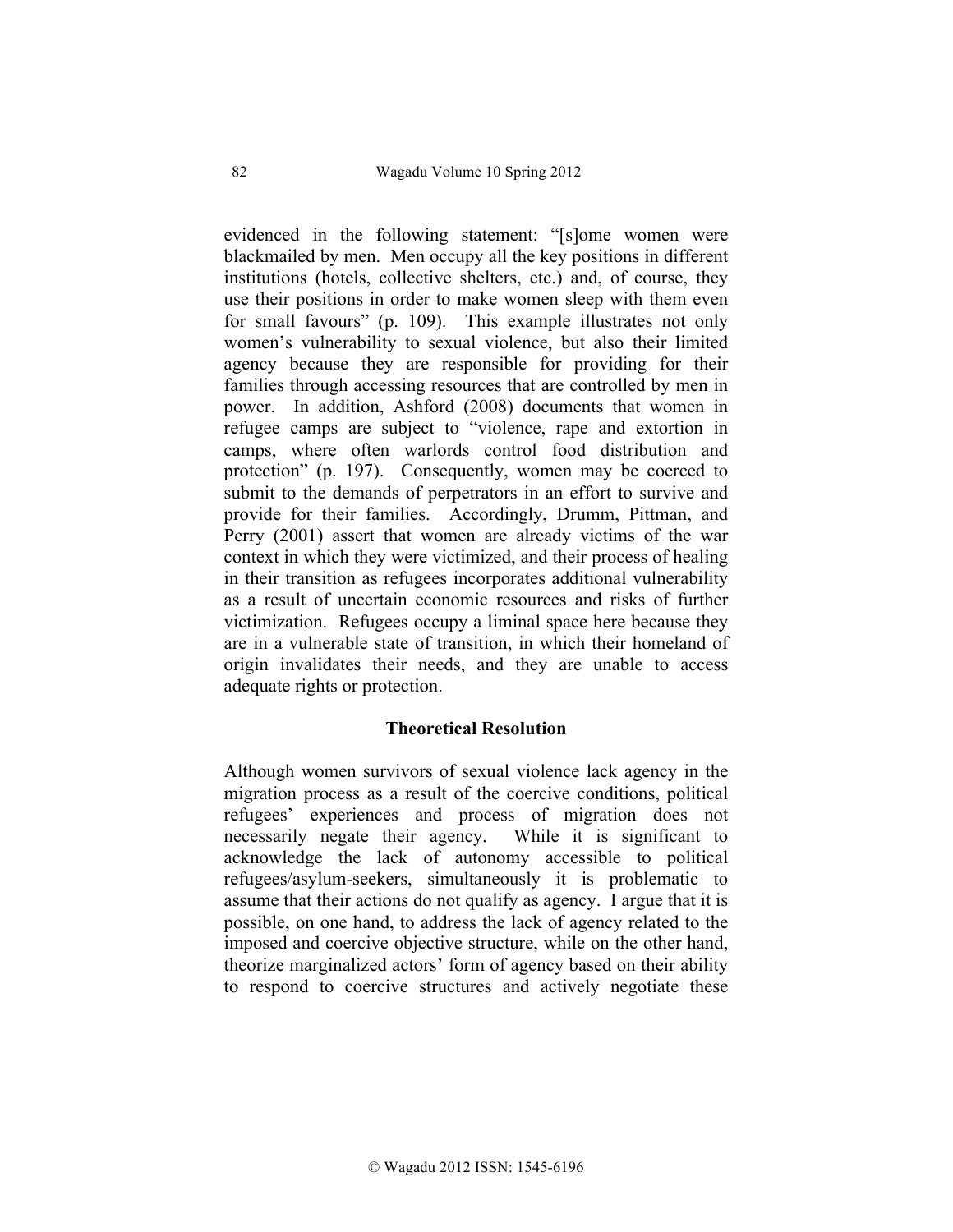conditions in order to secure their own and their families' safety. Addressing the structurally limiting conditions is significant because women are dependent on the system's policies. Individuals are coerced to migrate from conflict and tend to experience a lack of access to adequate rights or protection in the refugee/asylum process as a result of their marginal status (Ashford, 2008; Ahearn & Noble, 2004; Pickering, 2007). Based on this brief contextualization of refugee experiences, structure has to be re-conceptualized in a primary role linked to constituting agency. The emphasis on structure as imposing limitations on agency is significant because marginalized individuals may lack opportunities to inform structural policies and may experience limitations to their agency potential as a result of their nonautonomous status. Albeit, women as forced migrants are conscious actors that interact with and respond to structural constraints.

Human rights and peace operations seem to implement policies that require individuals to exert agency as resourceful, autonomous actors. For example, they are expected to seek resources in refugee camps, provide for their families, and also secure refugee or asylee status by crafting cases regarding their experiences (see Ranger, 2005; Shafer, 2002; Barnett 2002; Sartre, 1999). These expectations of individual responsibility to secure safety and gain rights overlook refugees' vulnerability. The dilemma that arises in recognizing women's vulnerability and the lack of agency in forced conditions of violence is with regard to how to account for the agency they do exert and how their agency is simultaneously restricted as a result of structural barriers and inequalities. I argue it is necessary to conceptualize action as a form of negotiation with regard to how marginalized actors respond and interact with structural constraints, even if their action fails to modify structure.

The component of response as a form of agency is a significant addition to earlier conceptualizations of agency (Parsons, 1968; Giddens, 1984) because rather than assuming that a response to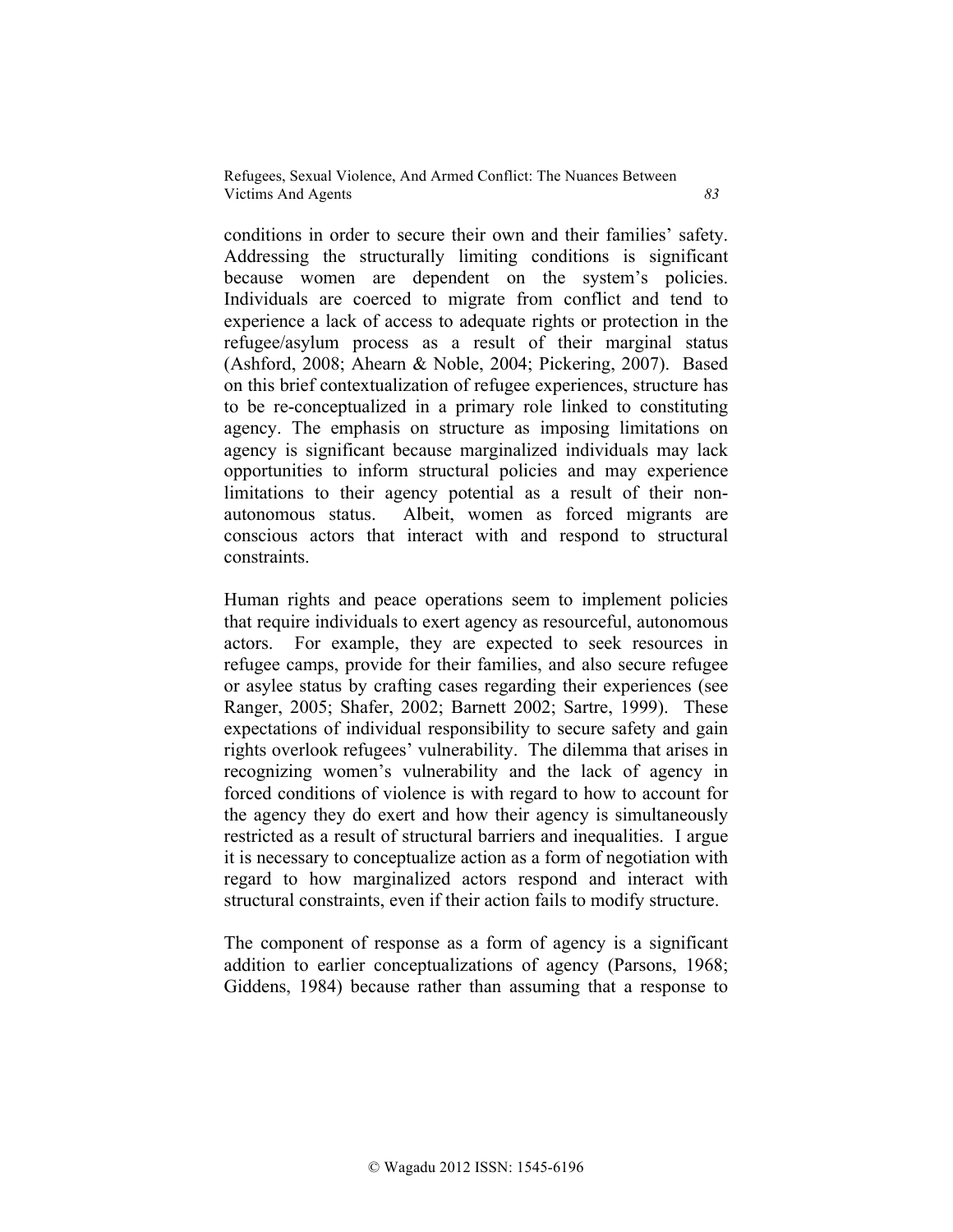structural conditions implies no active agency on the part of an actor, it can be re-conceptualized as a conscious process of consulting with structural conditions. In the armed-conflict and migration context, agency can be conceptualized to explore how individuals seek ways to mitigate vulnerability associated with detrimental structural conditions. Importantly, agency as a negotiation process removes the presumption of power associated with actors' ability to manipulate structural conditions based on their own means-end motivations by acknowledging the likelihood that for marginalized individuals, structural conditions may seem coercive and dominant (Parsons, 1968; Giddens, 1984). Giddens' (1984) definition of agency emphasizes power by stating that "[a]gency concerns events of which an individual is the perpetrator, in the sense that the individual could, at any phase in a given sequence of conduct, have acted differently" (p. 9). The problematic assumption concerning this definition of agency is the given degree of power accessible to individuals. In response to this definition, disadvantaged individuals may be hindered to adequately evaluate and exercise alternative options to the same degree as a privileged actor. Agency has to be tailored to address the process of action engaged in by disadvantaged individuals and the likelihood that their actions may be constituted by the context and structural policies in place. Simply, the revised conception of agency facilitates the ability to situate actors within structural conditions, and identify and validate marginalized actors as agents, even if they are unable to constitute the conditions of objective structure and social norms. The broadening of agency acknowledges an active consciousness of all actors, but takes into consideration the power and restrictions of a structural framework that may not be mitigated by actors equally or effectively. Agency in diverse contexts may take different forms, but the overall conceptualization of agency is to validate the ability of actors to consult with the situation and others, and negotiate these contexts actively, even if they are unable to manipulate structure to coincide with their subjective needs.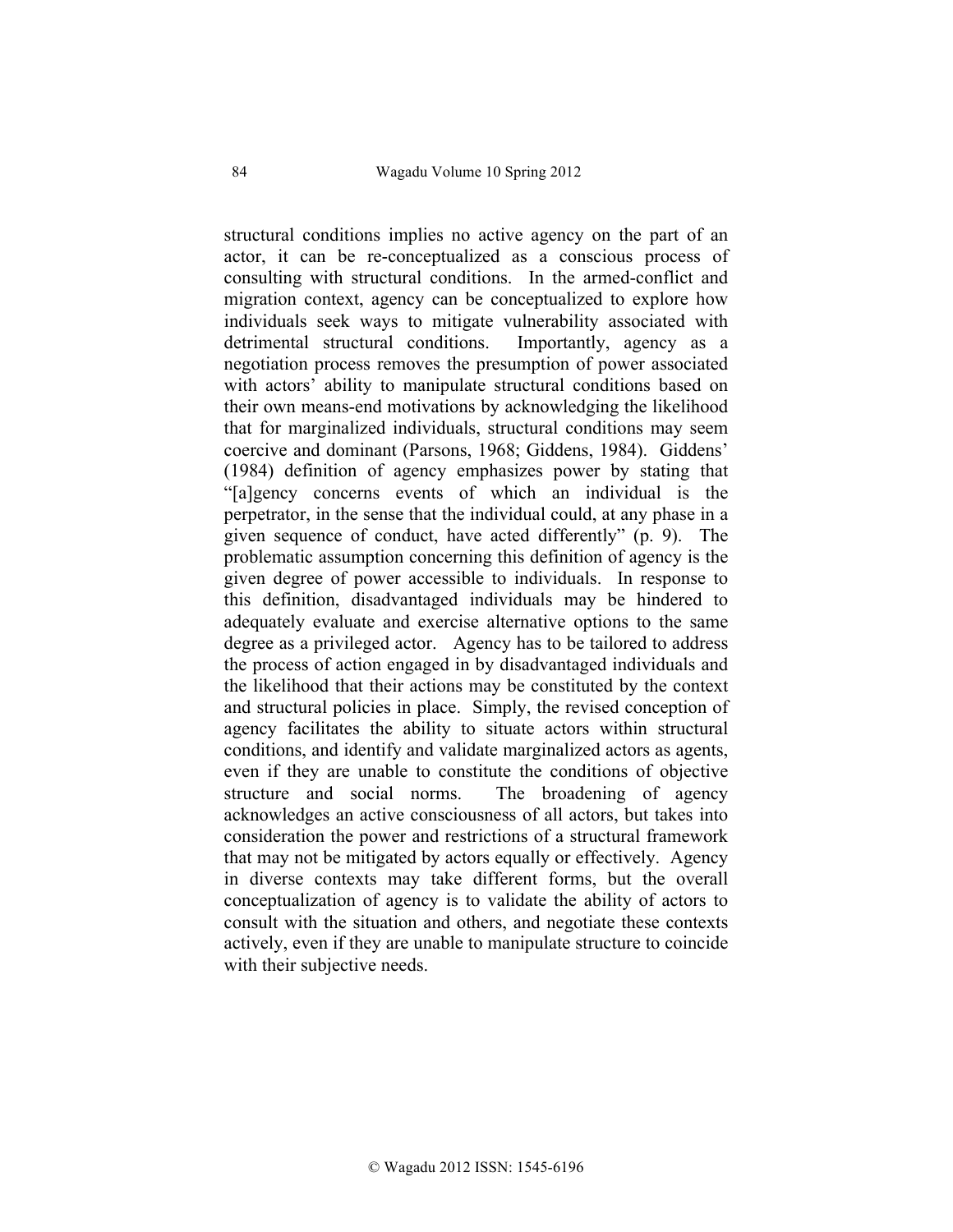Understanding the action process of individuals in the forced migration setting provides researchers and policy makers the ability to identify the structural barriers that contribute to the gendered vulnerability experienced by forced migrants. For instance, Archdeacon (1983) proposes that "[r]esearchers must not only continue to recount the histories of various immigrant and ethnic groups but must also begin to give more attention to that neglected dimension of the field which seeks to understand immigration and ethnicity as a process" (p. 123). This idea is applicable to the forced migration and refugee/asylum processes of women survivors of sexual violence because it facilitates the opportunity to explore how women migrate from a position of limited autonomy. The larger process of forced migration fails to take into account women's marginalized status, and as a result, women's degree of vulnerability is continuously magnified throughout their efforts to seek safety. For example, at the international level, the normalization of sexual violence has not been fully mitigated. Despite efforts toward recognizing the systemic violence perpetrated in the wars in Bosnia-Herzegovina and Rwanda, particularly with regard to rape identified as a tool of genocide (Kennedy-Pipe & Stanley, 2001; Richey, 2007; Scholz, 2006; Ellis, 2006; Koo, 2002), this transition from rape as a spoil to weapon of war neglected to fully address women's gendered risks. In this process of viewing rape as a "weapon of war," women become re-neglected because the emphasis on treating rape as a crime is based on its consequences to the community and overlooks the primary victimization of women (see Richey, 2007). Accordingly, Koo (2002) claims that "women are deliberately made invisible in international space" (p. 526). In this sense, women are unable to fully mitigate their vulnerability because the system neglects to validate their experiences of victimization and account for the lack of autonomy and negotiation in the process of forced migration. Furthermore, the imposed segregation of either labeling individuals as economic migrants or political refugees may actually increase the structural barriers encountered by refugee (see Black, 2003), rather than facilitating their access to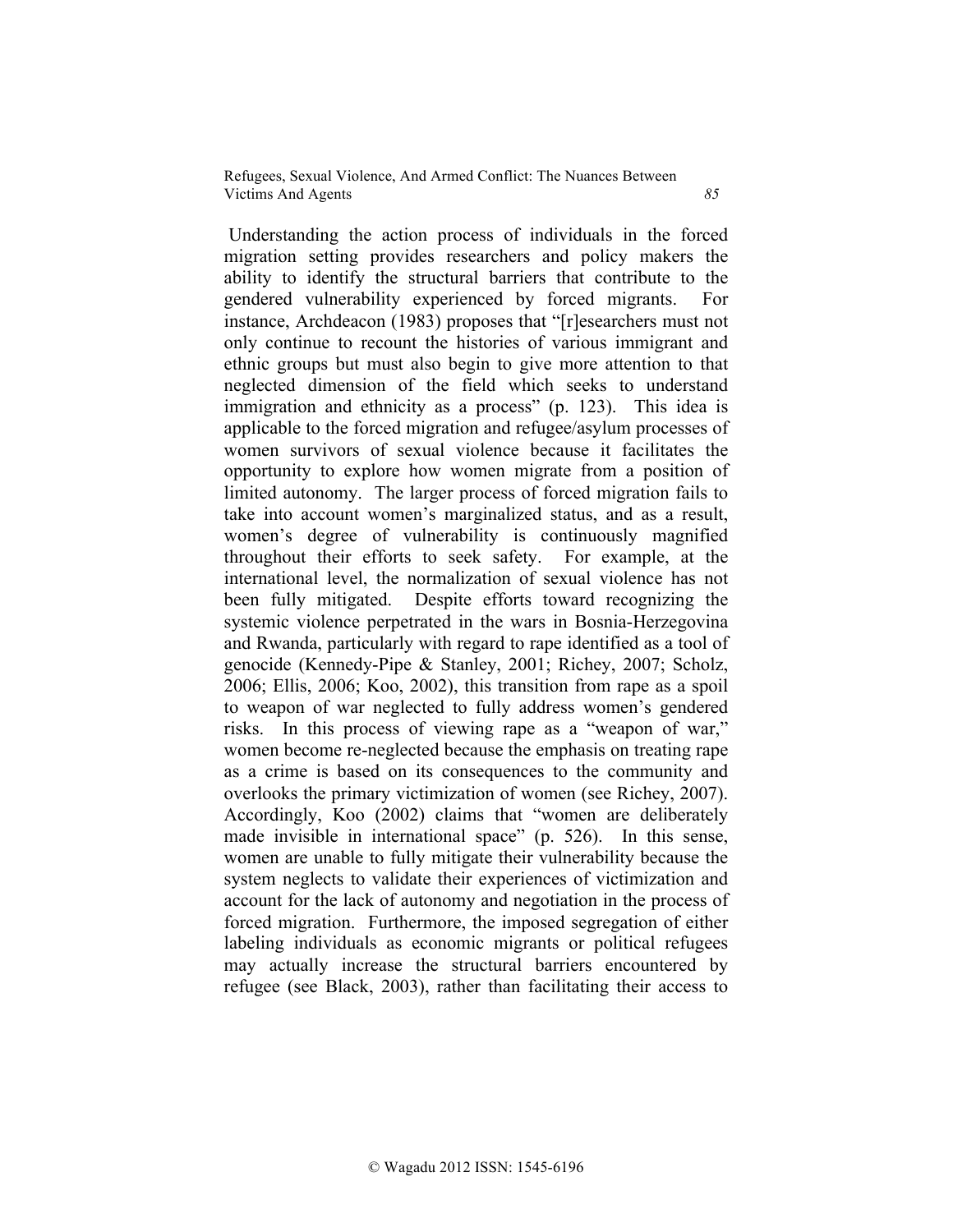greater human rights afforded by refugee/asylee status. The refugee and asylum system is characterized by officers' ability to identify and restrict the entrance of economic migrants posing as refugees or asylum-seekers; however, the effects of this process place additional pressure on individuals to prove that they indeed have experienced persecution that makes them eligible for protection by the host society (see Shafer, 2002; Ranger, 2005).

However, it is important to recognize that women do engage in agency because they are able to survive and migrate to other host countries. At this stage an emphasis on negotiated agency facilitates the ability to explore action situations enacted by marginalized actors. Addressing agency from this perspective seeks to understand the degree in which structural barriers exist in limiting the will of actors, while also exploring the process by which marginalized actors negotiate structure and other privileged actors in order to attain their ends. Overall, in order to accurately address the experiences of women survivors of sexual violence and improve the system, it is critical to address the entire process of forced migration regarding women's conditions in their country of origin at the time of war and how this marginality informs their navigation of human right access.

#### **REFERENCES**

- Abeyratne, R.I.R. (1999). Recipient states' treatment of inadmissible aliens and refugees. *International Journal of Politics, Culture, and Society*, *12*(4), 613-32.
- Ahearn, F., & Noble, J. (2004). Post-civil war adaptation and need in Managua, Nicaragua. *Journal of BioSocial Science*, *36*, 401-15.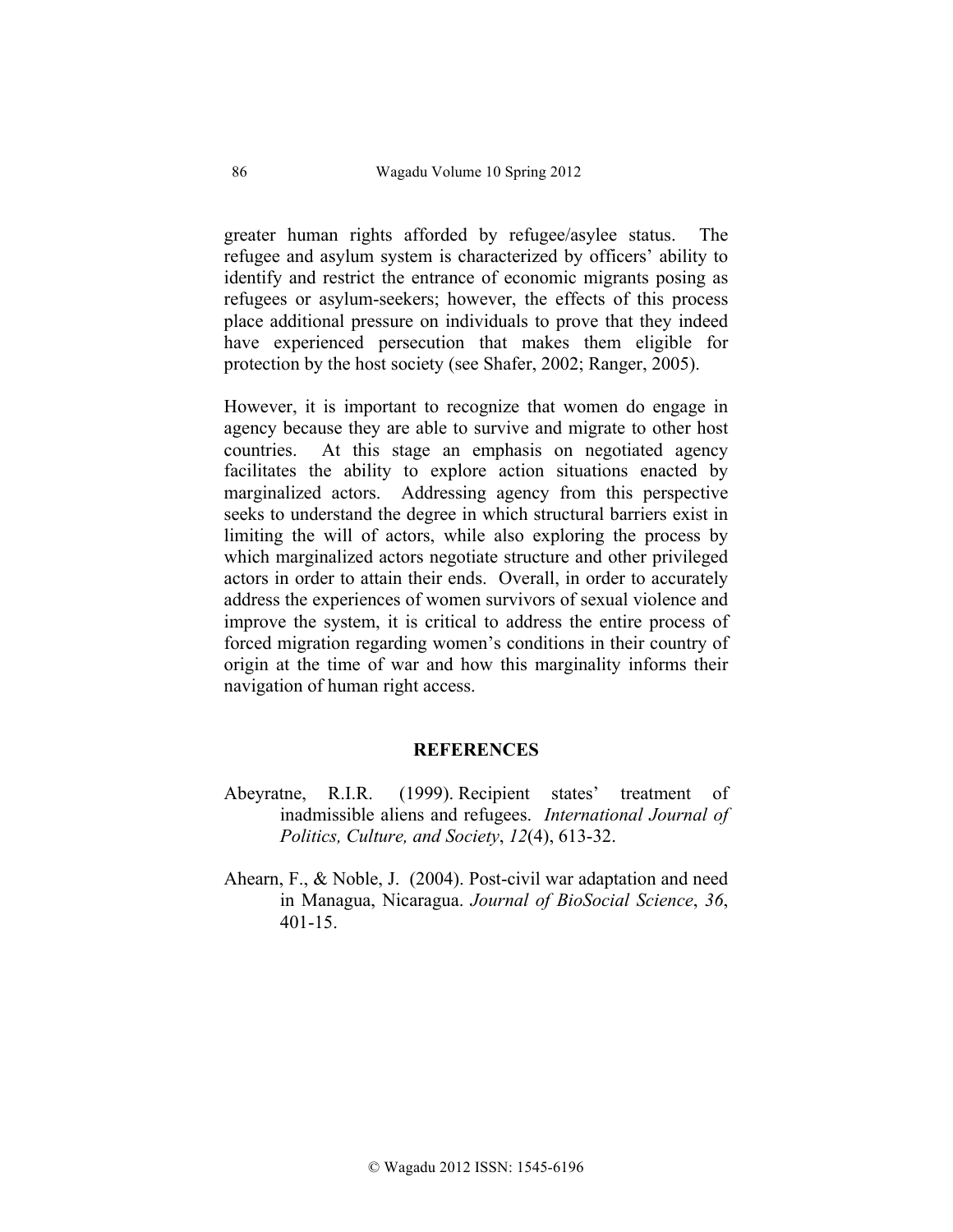- Archdeacon, T. (1985). Problems and possibilities in the study of American immigration and ethnic history. *International Migration Review, 19*(1), 112-34.
- Ashford, M. (2008). The impact of war on women. In B. Levy and V. Sidel (Eds), *War and public health* (pp. 193-206)*.* New York: Oxford University Press.
- Barnett, D. (2002). US immigration policy: Asylum-seekers and refugees. *The Journal of Social, Political, and Economic Studies*, *27*(2), 151-65.
- Black, R. (2003). Breaking the convention: Research the 'illegal' migration of refugees to Europe." *Antipode, 35*(1), 34-54.
- Boersma, R. (2003). Forensic nursing practice with asylumseekers in the USA—Advocacy and international human rights: A pilot study. *Journal of Psychiatric and Mental Health Nursing, 10*, 526-33.
- Castles, S. (2003). Towards a sociology of forced migration and social transformation. *Sociology, 37*, 13-34.
- Davies, S. (2002). Truly international refugee law? Or yet another east/west divide? *Social Alternatives, 21*(4), 37-44.
- Declich, F. (2001). When silence makes history: Gender and memories of war violence from Somalia. In B. Schmidt and I. Schröder (Eds), *Anthropology of violence and conflict* (pp. 161-75). New York: Routledge.
- De Jongh, M. (1994). Mozambican refugee resettlement: Survival strategies of involuntary migrants in South Africa. *Journal of Refugee Studies, 7*(2), 220-38.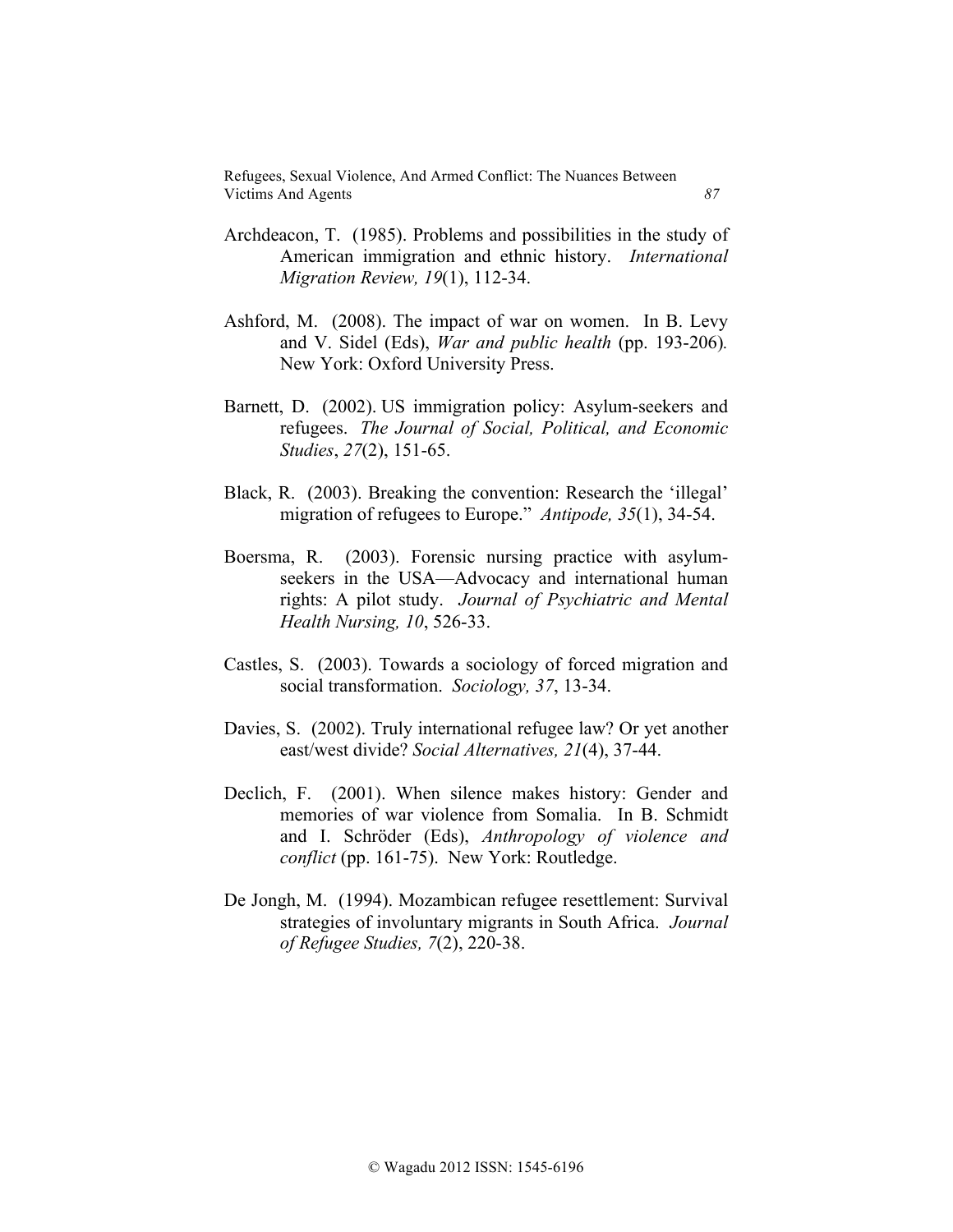- Diken, B., & Laustsen, C. (2005). Becoming abject: Rape as a weapon of war. *Body and Society*, *11*(1), 111-28.
- Drumm, R., Pittman, S., & Perry, S. (2001). Women of war: Emotional needs of ethnic Albanians in refugee camps. *Affilia: Journal of Women and Social Work, 16*(4), 467-87.
- Einolf, C. (2001). *The mercy factor: Refugees and the American asylum system*. Chicago, IL: Ivan R. Dee.
- Ellis, M. (2006). Breaking the silence: Rape as an international crime. *Case Western Reserve Journal of International Law, 38*(2), 225-47.
- Feller, E. (2002). Rape is a war crime. How to support survivors? Lessons from Bosnia—Strategies for Kosovo. *Refugee Survey Quarterly, 21*, 35-43.
- Giddens, A. (1984). *The constitution of society.* Berkeley: University of California Press.
- Green, J. (2004). Uncovering collective rape: A comparative study of political sexual violence. *International Journal of Sociology, 34*, 97-116.
- Hayden, R. (2000). Rape and rape avoidance in ethno-national conflicts: Sexual violence in liminalized states. *American Anthropologist, 102*, 27-41.
- Hyndman, J., & Giles, W. (2011). Waiting for what? The feminization of asylum in protracted situations. *Gender, Place, and Culture: A Journal of Feminist Geography, 18*(3), 361-79.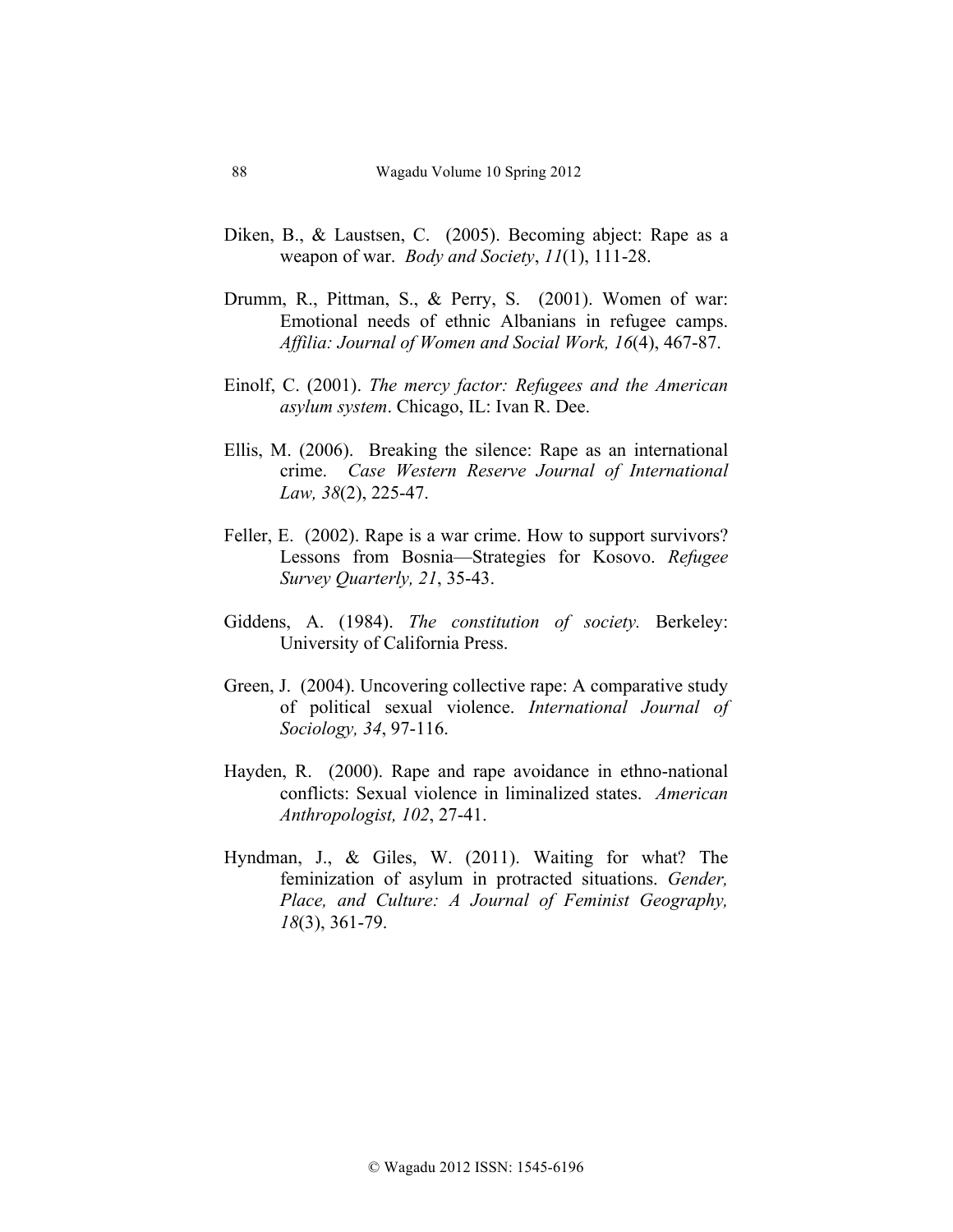- Hynes, M., & Cardozo, B. (2000). Sexual violence against refugee women. *Journal of Women's Health and Gender-Based Medicine, 9*(8), 819-23.
- Kanter, E. (2008). The impact of war on mental health. In B. Levy and V. Sidel (Eds), *War and public health* (pp. 51- 68)*.* New York: Oxford University Press.
- Kennedy-Pipe, C., & Stanley, P. (2001). Rape in war: Lessons of the Balkan conflicts in the 1990s. In Ken Booth (Ed.), *The Kosovo tragedy: The human rights dimensions* (pp. 67-84). London: Routledge.
- Koo, K. (2002). Confronting a disciplinary blindness: Women, war and rape in the international politics of security. *Australian Journal of Political Science, 37*(3), 525-36.
- Koshen, H. (2007). Strengths in Somali families. *Marriage and Family Review,* 41, 71-99.
- Kunz, E.F. (1973). The refugee in flight: Kinetic models and forms of displacement. *The International Migration Review*, *7*(2), 125-46.
- Loescher, G. (1989). The European community and refugees. *International Affairs, 65*(4), 617-36.
- Mountz, A., Wright, R., Miyares, I., & Bailey, A. (2002). Lives in limbo: Temporary protected status and immigrant identities. *Global Networks, 2*(4), 335-56.
- Muggah, R. (2003). A tale of two solitudes: Comparing conflict and development-induced internal displacement and involuntary resettlement. *International Migration, 41*(5), 5-31.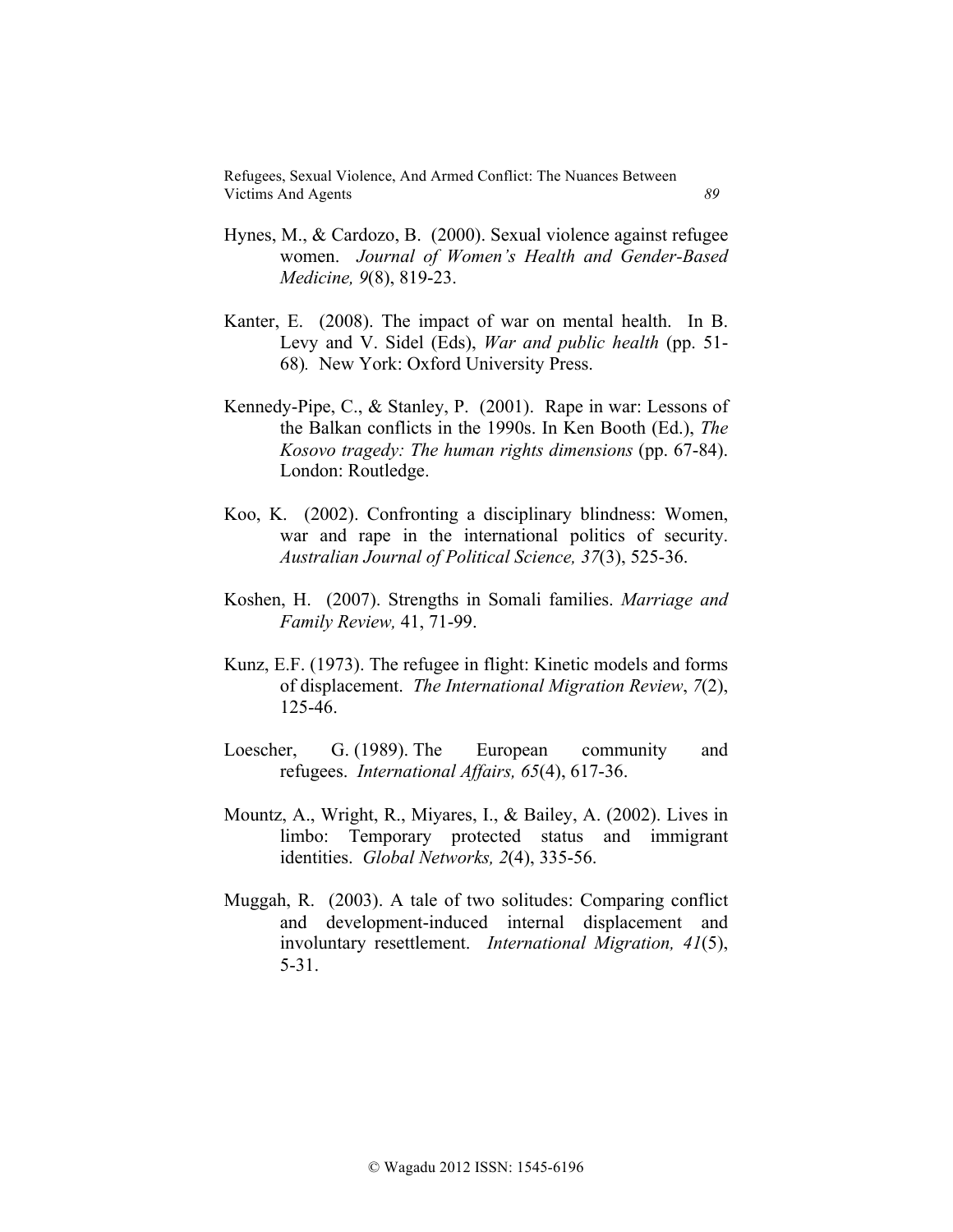- Neumayer, E. (2005). Asylum recognition rates in Western Europe: Their determinants, variation, and lack of convergence. *Journal of Conflict Resolution, 49*, 43-66.
- Nikolic-Ristanovic, V. (2003). Refugee women in Serbia— Invisible victims of war in the former Yugoslavia. *Feminist Review, 73*, 104-114.
- Parsons, T. (1968). *The structure of social action: Volume I: Marshall, Pareto, Durkheim*. New York: The Free Press.
- Parsons, T. (1968). The *structure of social action: Volume II: Weber.* New York: The Free Press.
- Pickering, S. (2007). Transnational crime and refugee protection. *Social Justice, 34*(2), 47-61.
- Ranger, T. (2005). The narratives and counter-narratives of Zimbabwean asylum: Female voices. *Third World Quarterly, 26*(3), 405-21.
- Richey, K. (2007). Several steps sideways: International legal developments concerning war rape and the human rights of women. *Texas Journal of Women and Law, 17*, 109-29.
- Richmond, A. (1993). Reactive migration: Sociological perspectives on refugee movements. *Journal of Refugee Studies, 6*, 7-24.
- Ross-Sheriff, F. (2006). Afghan women in exile and repatriation: Passive victims or social actors? *Affilia: Journal of Women and Social Work, 21*(2), 206-19.
- Salehyan, I. (2008). The externalities of civil strife: Refugees as a source of international conflict. *American Journal of Political Science, 52*(4), 787-801.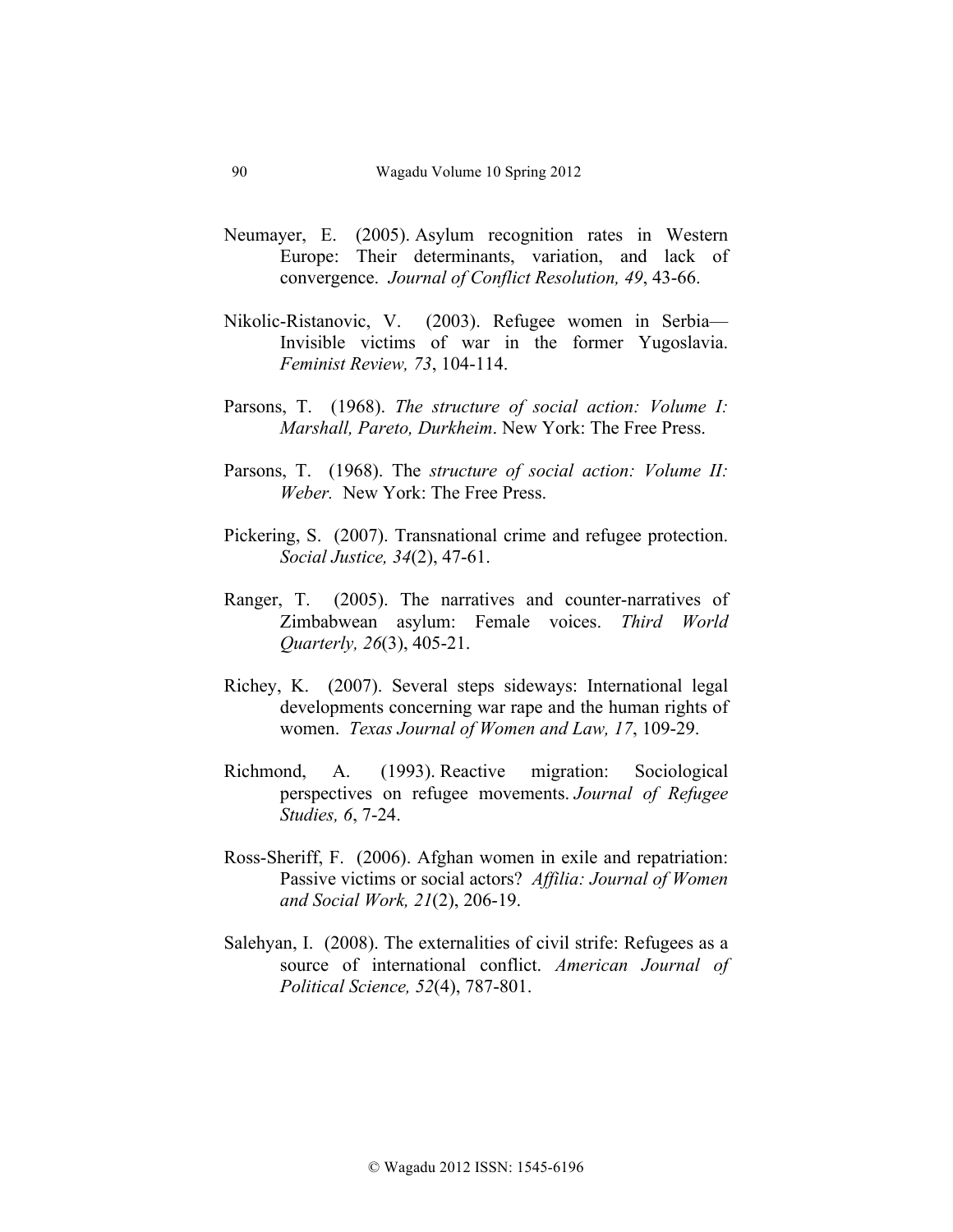- Sales, R. (2005). Secure borders, safe haven: A contradiction in terms. *Ethnic and Racial Studies, 28*(3), 445-62.
- Sarre, R. (1999). Justice for the world's dispossessed: Going beyond contemporary refugee law to establish a new world order. *Contemporary Justice Review, 2*, 37-48.
- Schafer, L. (2002). True survivors: East African refugee women. *Africa Today, 49*(2), 29-48.
- Schiessl, C. (2002). An element of genocide: Rape, total war, and international law in the twentieth century. *Journal of Genocide Research, 4*(2), 197-210.
- Schmeidl, S. (1997). Exploring the causes of forced migration: A pooled time-series analysis, 1971-1990. *Social Science Quarterly, 78*(2), 284-308.
- Scholz, S. (2006). Just war theory, crimes of war, and war rape. *International Journal of Applied Philosophy, 20*, 143-57.
- Schuster, L. (2011). Turning refugees into 'illegal migrants': Afghan asylum-seekers in Europe. *Ethnic and Racial Studies, 34*(8), 1392-1407.
- Stabile, C., & Rentschler, C. (2005). States of insecurity and the gendered politics of fear. *National Women's Studies Association Journal*, *17*(3), 7-25.
- Uçarer, E. (1989). Managing asylum and European integration: Expanding spheres of exclusion? *International Studies Perspectives*, 2, 288-304.
- United Nations High Commissioner for Refugees. (2011). Universal declaration of human rights. Geneva,